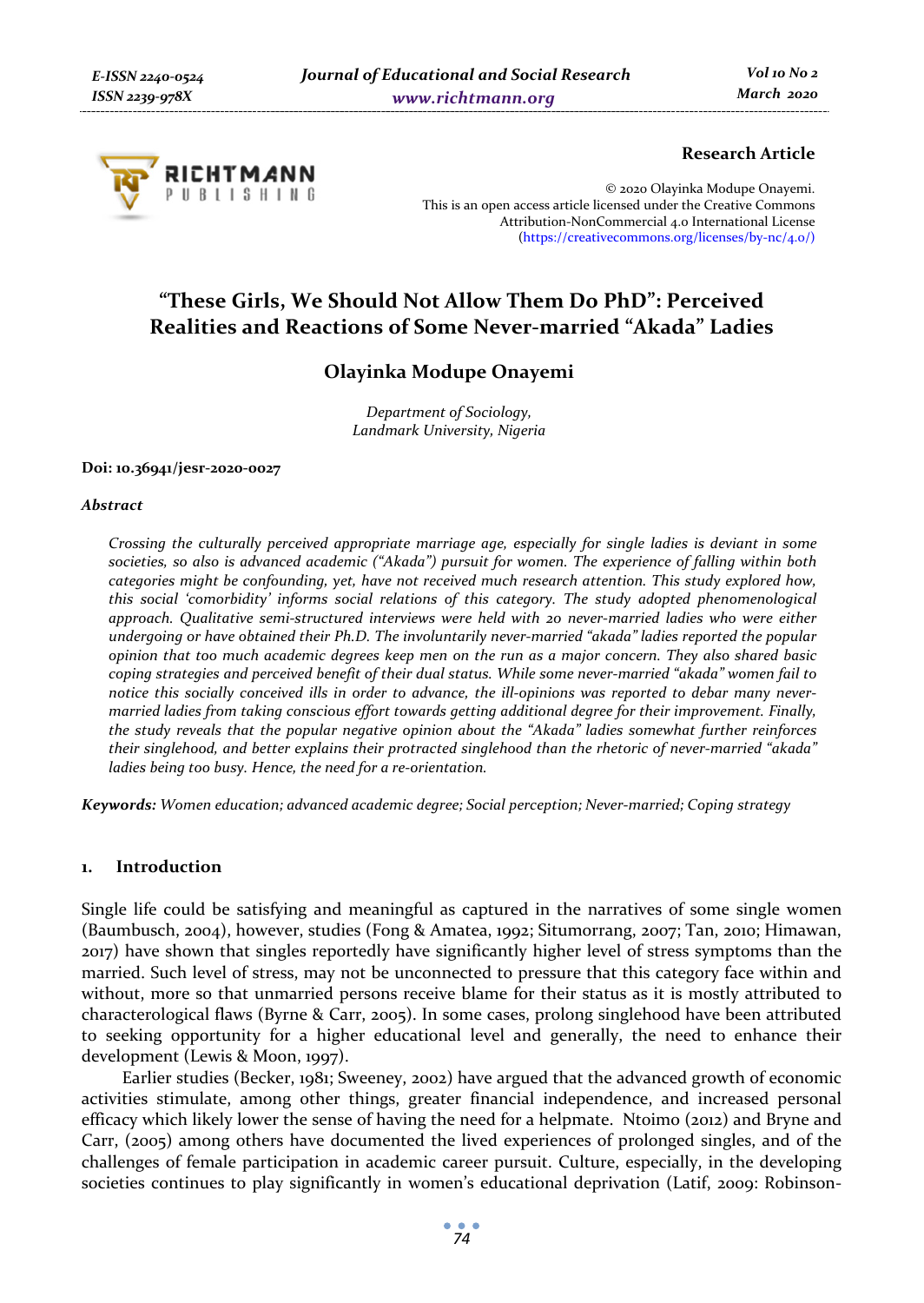pant, 2004; Khan& Ali, 2005), as well as acting to discourage individual and concerted efforts towards female career progression. For instance, the notion that, in marriage, a lady is given out to another family discourages some parents from making full commitment towards their female child's educational advancement (Haq, 2000).

Oyeronke (2011) notes the male dominance in scholarship, in terms of gender composition, however, was more concerned with refuting the popular explanation of this dominance as the traditional way of ordering life within the Yoruba culture of South-western Nigeria. In Yoruba religious culture, *Ifa*, is the deity of Knowledge (Akinwowo, 1990). The attribution of the gendered male to the Supreme Being - *Ifa*, according to Oyeronke lacks evidence in oral tradition, however, such attributions hold sway to denote such epitome of knowledge as a gendered male. Kamau (2011) submits that in Kenya, the original intention of western education was towards male empowerment, however, in the event of its reach to the females, it came with a call for the women to receive it with all sense of adaptability. In other words, women, were called to preserve the African culture, and internalise the patriarchal idea of women domesticity and the place of women in the cultural space. Onsongo (2004)'s study on *factors affecting women's participation in university management* revealed the role played by women's poor self-perception which is rooted in the popular belief that women's roles are domestic, and that women who succeed in the public domains are sure failures in domestic matters. Though there is a mass enrolment of the girl child in western education in recent times (Mawusi & Manieson, 2015), partly due to persistent advocacy to this effect, women are still not wellrepresented, especially in the top cadres (Labourne, 1996). Advanced educational pursuit by ladies still creates a cultural dilemma as a result of the cultural construction of some heights of career as manly. Generally, a kind of dilemma arises when a gender crosses to area perceived as non-traditional (Still, 1994), in fact, Robertson (1985) unambiguously noted that a new dilemma is created for an African women when she possesses western formal education. This continues to present a wide gendered ratio between occupation entry and representation at the top positions (Zubaidah, Penafort, Jusoff, & Marzuki, 2008), resulting in women being poorly represented at the realms where their fate is decided.

While a number of studies (Asare, 1997; Quartey, 2003; Hallman & Grant, 2004; Lee & Meyers, 2005; Mawusi, & Manieson, 2015) have documented various unique challenges that married women in school face, there is a dearth of study on the experiences, perceived realities and reactions of nevermarried, certificates-accruing women. This category are most likely to have experiences that differ qualitatively from other single women who are widowed, divorced, separated, or are even nevermarried with low educational profile. The dual identity of this category, in a patriarchal society, as prolonged singles and career ladies may be implicating them in a "double-tragedy". This predictions necessitated exploring issues that border on the social relations of this category, focusing on the perceived realities and reactions of this category. This study therefore attempted bridging the gaps in knowledge by exploring the subjective experience of the co-existence of prolonged singlehood and high academic pursuit of some women. Specifically, it explored how this social 'comorbidity' informed social relations within their immediate environments, the reactions to it, as well as its consequences on this category of people.

### **2. Materials and Methods**

The study adopted a phenomenological approach and the research design was exploratory. This allow for an in-depth understanding of the participants' subjective experience. Qualitative interview was held with 20 ladies, some of whom were pursuing Ph.D and others had obtained their Ph.D at the time of the interview. Purposive sampling technique was adopted to frame identified ladies above 30 years who satisfied the research inclusion criteria.

Data were collected through a face-to-face semi-structured in-depth interview. The interview guide was designed to focus on social relation concerns. Each session of the interview lasted an average of 36 minutes. The researcher met with individual respondents to explain the focus of the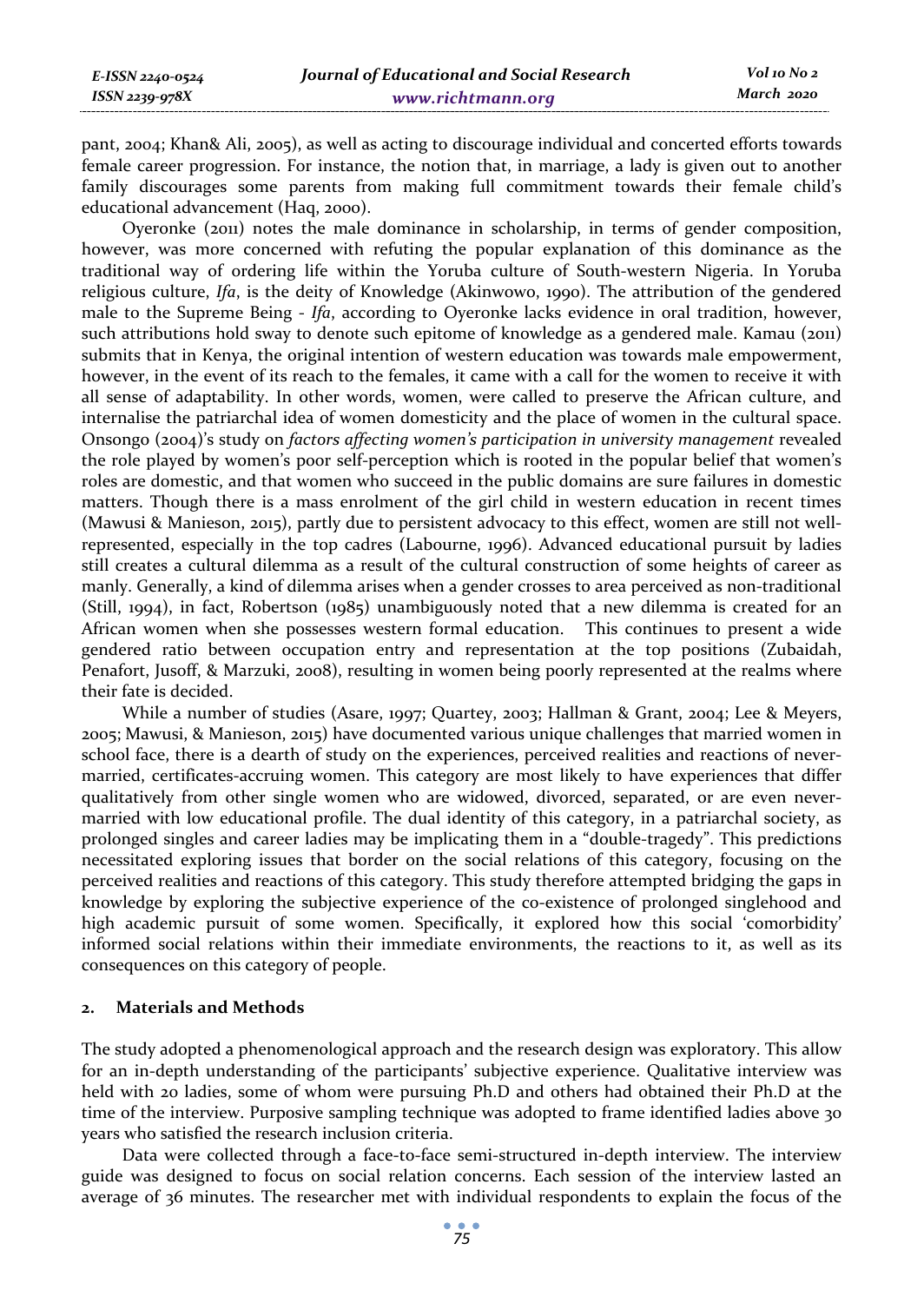| E-ISSN 2240-0524 | Journal of Educational and Social Research | Vol 10 No 2 |
|------------------|--------------------------------------------|-------------|
| ISSN 2239-978X   | www.richtmann.org                          | March 2020  |

research some days earlier before meeting with them at their most convenient times and places. During the data gathering, and after each session, summary of individual submissions were made and confirmed from the individual participants in order to ensure that their ideas were appropriately captured, vagueness and ambiguity were avoided, no important idea was lost and there was no room for assumption. Respondents were informed at the start of the interview about their rights to disengage from the interview or to shy away from any question, where necessary. Participation was voluntary. Consents were granted to audio-record the interviews.

Age-based eligibility was pegged at 30 years. From observation, in the study area, a lady is considered ripe for marriage from her early 20s, while ladies in their late twenties are considered overdue. Hence, participants were either 30 year old or above, majority of whom were on full-time programme, with only one of the ten having a stable job at the time of the interview. Also, none of the participants was married or in any romantic relationship purposed for marriage at the time of the interview. Participants were drawn from a Nigerian university that is reputed for postgraduate studies. Nigeria has three main ethnic groups; Yoruba, Igbo, Hausa. However, only two of these groups were represented as it may be difficult to have a lady from the third ethnic group, who would satisfy the criteria for selection.

In generating the themes and subthemes, individual transcript was analysed concurrently with other participants' and common ideas were grouped together. Also, intra-textual coding was conducted. The researcher, as well as the assistants read transcripts over and over to assimilate the true content and meaning-in-context of participants' submissions. This inter-textual coding allowed for generating broad annotations, under which relevant themes were input, this was then repeated again by the researcher, in order to check that ideas were rightly placed within appropriate annotations.

### **3. Results**

Notable themes emerged summarise the narratives of the never-married "akada" ladies under the ill popular opinions of their dual status, relating with the realities, perceived benefits of being nevermarried "akada" ladies, and lastly, wishes and regrets of the never-married "akada" ladies.

#### *3.1 The concerns of the popular opinion: too much academic degrees keep men on the run*

Many of research respondents had concerns about the popular opinion that women with high academic profile are usually not the desires of most men, hence men run away from them. Such attitudes of men, they stated, ostensibly derive from the popular opinion that such ladies are generally intractable and never submissive.

This opinion and the accompanying attitudes to these never-married eligible "Akada" ladies were believed as not displayed only by men with little or no formal education, but also by a number of the ladies' well-read colleagues. A respondent noted: "…Not necessarily uneducated. In fact the bulk of them are educated. Those who are educated have the complex most, from my observation, they would feel like, "Oh, I have PhD and my wife would have too". Hence, the ladies generally made a clear distinction between qualification or educational certification and maturity or exposure. A participant submitted: "…It depends on mentality, this is not about education now; somebody might be educated but yet immature, and not exposed". Buttressing on this, experiences of some of these ladies revealed that men's affinity to the tradition that subjugate women and sees them as subservient of the male folks has no regard, in most cases for their level of education.

Many of the never-married "akada" ladies showed unreserved concern for the strong hold of patriarchy that bear strong influence on the way that even their well-read colleagues relate to them. They expected that a man who has been exposed to a high degree of education should have unlearnt so many things, but unfortunately, as a particular respondent observed, "religion, culture and personal opinions are strongholds on human and it takes conscious efforts to unlearn and let go of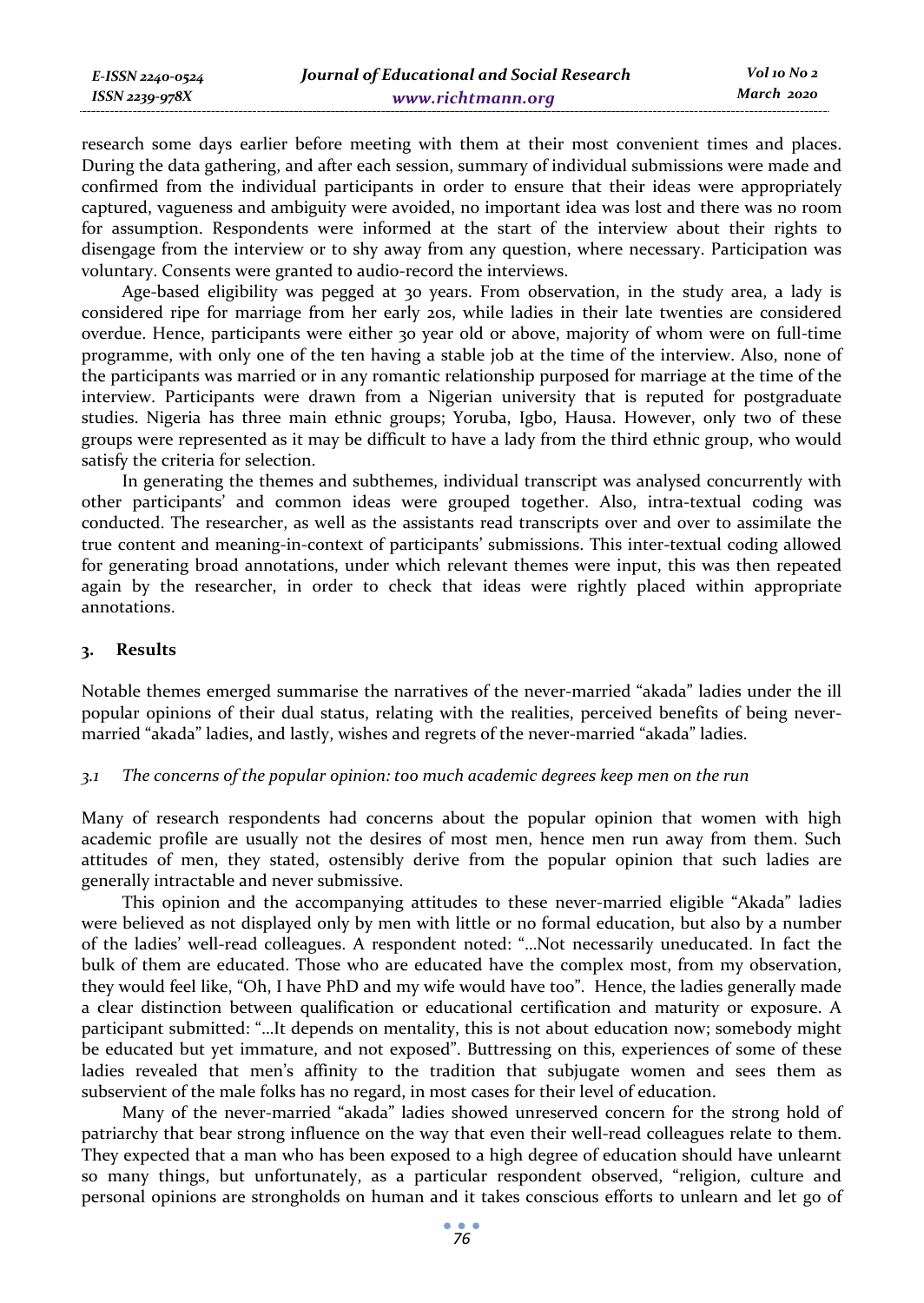opinions that people have built up due to their backgrounds, interactions, and experiences over time". As their PhD colleagues also disappointingly hold such "ill" opinion about them, all of the respondents agree that in this matter, educational status has little or nothing to do with people's mind-set and that educational status may not necessarily change a man's opinion, unless he is determined to let go of some things which he has learnt overtime:

*There was a time I had the privilege to eave drop into the conversations of some of my colleagues who sat down at a round-table discussion, I was so embarrassed. Imagine, they were discussing about ladies undergoing PhD with them. They concluded that it is not wise doing a PhD programme as a lady and that they would not even advise any man to go for such a lady, asking for her hand in marriage... that*  whatever they have, the lady has it and so there would be no difference as men... It makes them insecure. *I was highly embarrassed that such men would go such length to pull down ladies who have gone to such heights.* 

Speaking further on this, a respondent submitted a serious bother on the disjunction between academic qualification and liberality it supposedly conveys. She submits:

*It bothers me, not necessarily personally. I am surprised that people that are educated, that I should have felt would be broad-minded… they are the ones still propounding the traditional beliefs that are working against women today. What then is the essence of education? Then it means that education has not made significant impact in the way women are being treated or perceived in the society.* 

Respondents attributed this general ill opinion and reaction of most men to the men's failure to embrace the liberating effect of education. This antipathy against women's advance education, the ladies claimed, is responsible for the poor interpretation of any act displayed by ladies who are welleducated. Some ladies could not find a direct connection between display of arrogance or pride and ladies' pursuit of higher academic degree. A number described such arrogance as somewhat more psychological than a social trait that may be acquired with improved social status. A respondent posits:

*From my little observation, whoever displays arrogance, the trait has been inherent in her. The acquired higher degree was just a platform that she needed to exhibit such traits. If we must be fair to one another, if you go outside there to sample women's character, pride, arrogance, lack of courtesy are common. If we must be fair, these things are not linked to educational background or status. It is normal that whoever wants to explain why you do what you do always look for something around you to point at and you know that that such height of educational attainment is something to be proud of, so they link your actions to it…* 

To most of the respondents, whether a woman is well-read or not should never define her as "good" or "bad". To them, both sides of the coin have their merits or demerits which must be wellmanaged to have an impeccable home; "Whether you are exposed or not, whatever has advantages comes with disadvantages; there are also inherent dangers in being naive."

All the ladies agreed that education has a liberating effect, hence, educating a woman is tantamount to liberating her. They admitted that an educated lady is equally a necessarily exposed lady as education generally produces effect in liberating and offering its bearers requisite knowledge of her/his rights and duties. Meanwhile, men by nature, the ladies claimed, are egoistic and enjoy cultural backings to be domineering. Some of the participants noted that such nature of men usually leave them apprehensive of ladies who by the virtue of their academic exposure resist any observed infringement on their rights. Such reaction which in fact is culturally strange and lacking social acceptability is usually interpreted to be pride. A respondent reported:

*In my own culture, they would tell you that women that go to school are flirt, they are seen as prostitutes because they believe that education would lead to enlightenment, and as a result of that you want to know a lot of things; you would not be submissive to your husband, you would be heady. So, they*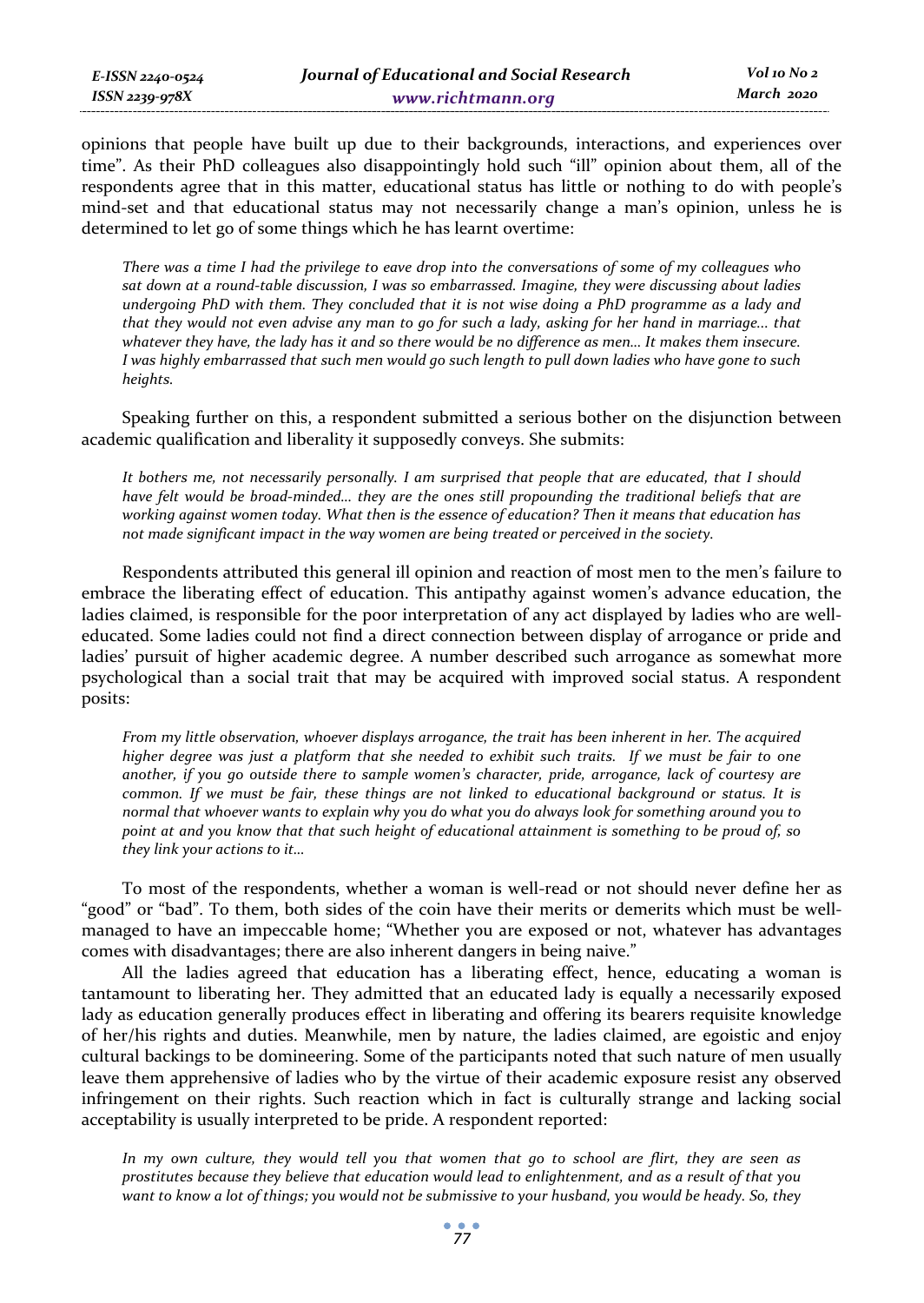*associate women education with being heady and not being submissive and stuffs like that….They attach education to being heady because they believe that once you are knowledgeable it comes with ego, you would be able to challenge them once they are doing something that is wrong….but they would want you to massage their ego.* 

From the ladies' perspective, men summarily equate enlightenment to waywardness. Although it was explicitly stated that this reaction is not the case with all men. One of the respondents also reiterates, "Generally, most men in our society have a feeling that the well-educated women become heady, proud, untameable, unamendable and find it very difficult to submit to men". However, ladies who dwelt on this issue rather see this as men's attempt to discourage women's empowerment. They submitted that, some men who pursue higher degree saw it as the reserve of the male folks and that advanced educational degree infuses some sort of "weird" confidence in female folk, but when the women are deprived of it, it would favour the men in maintaining "power" over their women:

*We were in a gathering one day where I asked a guy a question he found challenging and the next thing he said was, "These girls, we should not allow them do PhD, look at the question she is asking us" they now think we are the same because they are doing PhD like us. So, even among our colleagues, from experiences, some would not be willing to marry a PhD holder like them because they think a woman with a PhD is proud, difficult to control and can talk to them anyhow.* 

In the same vein, some respondents mentioned that the pursuit of such higher degree by default makes you necessarily analytical and sometimes requires being pragmatic and these qualities culturally describe you as unwomanly and insubordinate to the male folk who are culturally placed above the women:

*PhD has the nature of making you challenge the status quo, and keeps your mind alert. PhD is philosophical; you become Doctor of philosophy and as a philosopher you don't take just anything; you are a deep thinker, you analyse situations and become analytical in your thinking; you don't just respond to situations, there must be a reason for your response. It takes conscious efforts to be able to separate your career from your marriage.* 

Recalling an event, another respondent narrates a story:

*Education is power, once you are educated you know the right thing to do, you know your right. I called for the arrest of a man who was always beating his wife, afterwards, people were amazed at my action and summed it in me being educated and that nobody in that locality can marry me for that action I took; they imagined that was my husband. Such action is what being educated can deliver to you. Once you are educated, you mind is blown. A lot of uneducated women would not react to that, they would be wondering where they would start from should their husbands divorced them. An enlightened woman knows her rights, and that is what the men fear the most. The fact that a woman does not know or even when she knows would not act on it is what they are safe with.* 

### *3.2 Relating with the Reality*

This section is concerned with how never-married ladies view and relate to their statuses and the social realities that accompany the status. It deals with their motivation for proceeding for such height of academic degree despite the somewhat discouraging cultural milieu. It also examined the perceived relative benefits, their wishes/regrets.

### *3.2.1 Relating with the dual status: being never-married "Akada" lady*

Regardless of the social prejudices towards prolonged singlehood in Nigeria, and much more, its combined social cost to women acquiring fleet of academic degrees in patriarchal societies, a number of eligible ladies are still acquiring more degrees. This unexpected response to the ill perception may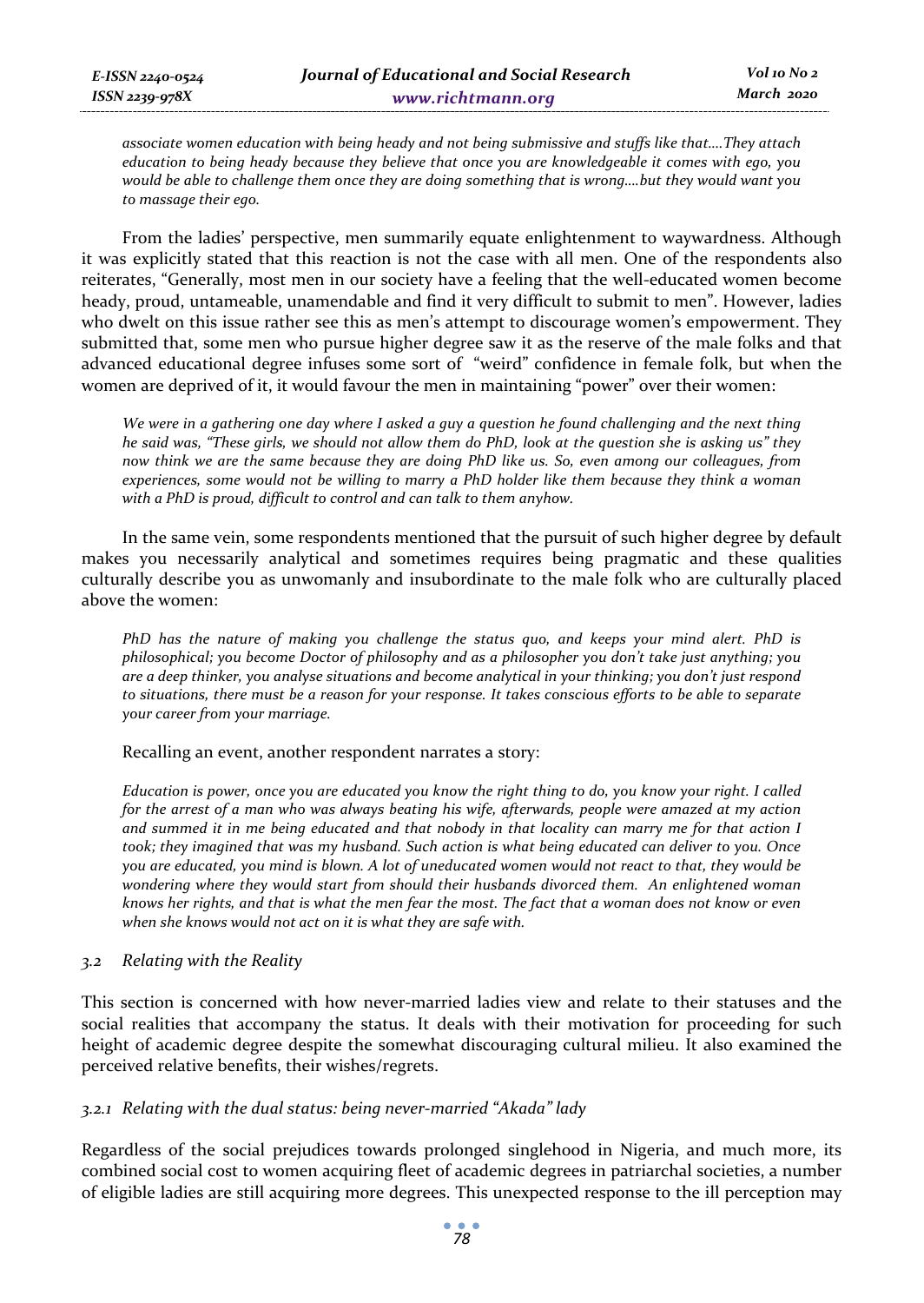| E-ISSN 2240-0524 | Journal of Educational and Social Research | Vol 10 No 2 |
|------------------|--------------------------------------------|-------------|
| ISSN 2239-978X   | www.richtmann.org                          | March 2020  |

be connected to the never-married "Akada" ladies' conception of their statuses.

Majority of the respondents did not see going for a PhD programme as an issue. They saw it as only a necessity for their career progression. Nevertheless, all of the respondents held a positive outlook and value for marriage: a respondent remarked: "PhD is something I had always wanted; it is not like an afterthought. I did not really feel I had to wait for marriage, I came into it believing that marriage could always come. In the same vein, another respondent posits:

*Yes, I expected to get married before starting my PhD but when it did not happen, I did not have to wait and keep that aspect of my life on hold; I had to continue with my PhD… It was not even an issue to me, until somebody asked me, "are you back for PhD? And I said, "Yes", then she yelled at me:" You should go and get married first!* 

While some were determined to disregard the ill opinion from the outset, some others, as they continued on the programme, began to hold less concern and to build confidence in themselves and in the path chosen regardless of the popular opinion about them. A respondent stated:

*Before now, I would have advised that someone gets married or at least, get into a relationship before starting the programme because of the idea of "guys running away from ladies who hold so many academic degree…No, not anymore…the world is changing, we are getting more knowledgeable about some things; that women could become 'something' without being married.* 

By way of lessening their concern, and to generally relate with this perceived ill opinion, many of the ladies define their lives around what they think best for them at that time without regard for the negative popular opinion. They also hold their own interpretations to the idea and those who favour it by concluding that any man who runs away for this reason may not be the best for their kind in the first place:

*…If the phase of my life at this point is that I am about to get an academic qualification-PhD, it means that it should also help me to be able to sift the wheat from the shaft. I believe the degree is actually going to help you sift men that are not even worth…eehm"…* 

*3.2.2 The perceived relative benefits of being a never-married yet acquiring higher degrees* 

Participants notably conceived their statuses as not without some advantages in that it produces benefits that differentiate them from their fellow eligible single by adding value while waiting for a suitable partner. According to them, it also provides room, within some milieu, for concealing their status as never-married.

### *3.2.2.1 Value-adding: waiting but not wasting*

The never-married "Akada" ladies made it clear that proceeding to acquire the degree was not really informed by their statuses as singles and perhaps, a jobless who just needed to be fixed. Almost all the ladies interviewed mentioned that forging ahead to obtain more degrees is rather an opportunity to add value to themselves while waiting for the "Mr. Right". More importantly, some respondents saw this as a wise choice made as against some of their counterparts who equally desired to proceed but considered acquiring more degrees as an eligible lady, another strike against their marital prospect:

*At times I feel late but I console myself that at least all the while that I waited, I added value to myself because I think about those who never added value to themselves thinking that 'Mr right' would run, yet I came meeting them at the same spot, 'Mr right' never came and they never added values to themselves…I took the bull by the horn, forged ahead to add value while I am still waiting for that man.*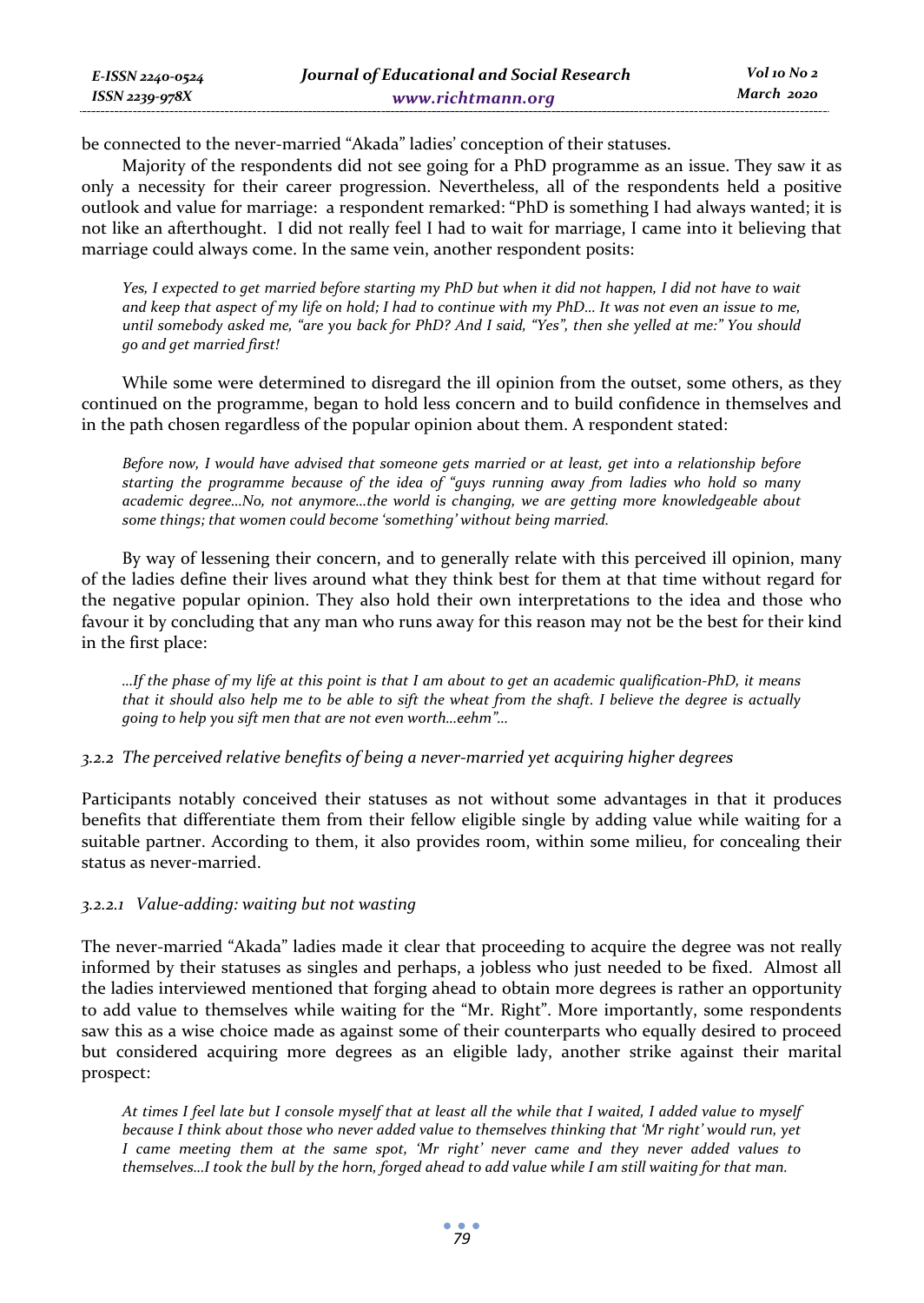### A respondent equally notes:

*The funny thing about this marriage thing is that, if I did not go for the PhD, I may still not have been married. I would have wasted like two year, not getting married, not doing PhD, and your life is just wasting.* 

#### *3.2.2.2 Status concealment*

Some viewed the programme as marital status-concealing particularly within some formal environment: "It has social benefits, nobody addresses me anyhow. I have my PhD, so I am 'Dr', with that, no one knows whether I am married or not yet married".

This was also reiterated by a respondent who hails from a tribe where the need to accord respect is discriminated by some cultural indices of maturity such as age, marital status and so on, in which the tone of respect is sometimes reflective in the way someone is addressed: "at least if I'm not yet married, when I obtain the PhD, nobody would call me by my name, you know…, it could be insulting…., they would call me "Doctor".

### *3.2.3 Wishes/regrets of the never-married "Akada" Ladies*

None of the never-married "Akada" ladies explicitly reported any regret, some only wished they had the chance of being married and yet running the programme. Some however recorded that if the choice was theirs to make, they would have chosen being married above running a PhD. Participant A noted: " …But I am not regretting my decision, it's just that, maybe if I was to choose, I would choose getting married and having kids. Such thoughts come sometimes".

Some of the ladies opined that it is better for a lady to get married or at least be in a relationship before ever taking up such high educational pursuit as PhD:

*I would not say that I would have preferred that because I have colleagues who are married and doing PhD; they are balanced. …Well, if I was to choose between the two continuums, I would have chosen getting married and having children without doing PhD, and later in life after stabilising, I could them pick the PhD. I actually dream to be like them but I don't regret where I am.* 

A significant number of never-married ladies reported pursuing this advanced degree regardless of the ill opinion about their dual status, after they conceived it as necessary for the selfdevelopment. However, in some of their later submissions, almost all of them still feel it could have been better to be married despite their resolute to obtain this degree. Some of them explicitly would have preferred to be married and later opt for their PhD degrees. This suggests among other things that, to this category, achievement in the academic domain does not still cover up for the marriage front. Hence, their interpretations of self-actualisation still has cultural undertones. In other words, many of the never-married "akada" ladies may have consciously liberated themselves from the popular opinion that is capable of limiting them but are however, consciously or subconsciously defer to that aspect of culture that sees marriage as fundamental index of achievement. This also suggests that most never married "akada" ladies were not voluntarily unmarried or hold aversion to the culture and values of marriage as against the popular opinion that "Akada" ladies barely have time for marriage or domestic matters.

*3.2.4 Turning the back on reality: People and Places Avoided by the Never-married "Akada" ladies* 

The never married "Akada" ladies identified that they restrict their interactions within religious settings. Respondents made diverse submissions such as:

*…I get to hide myself from religious leader…; Religious front was very personal to me…; I enter into the*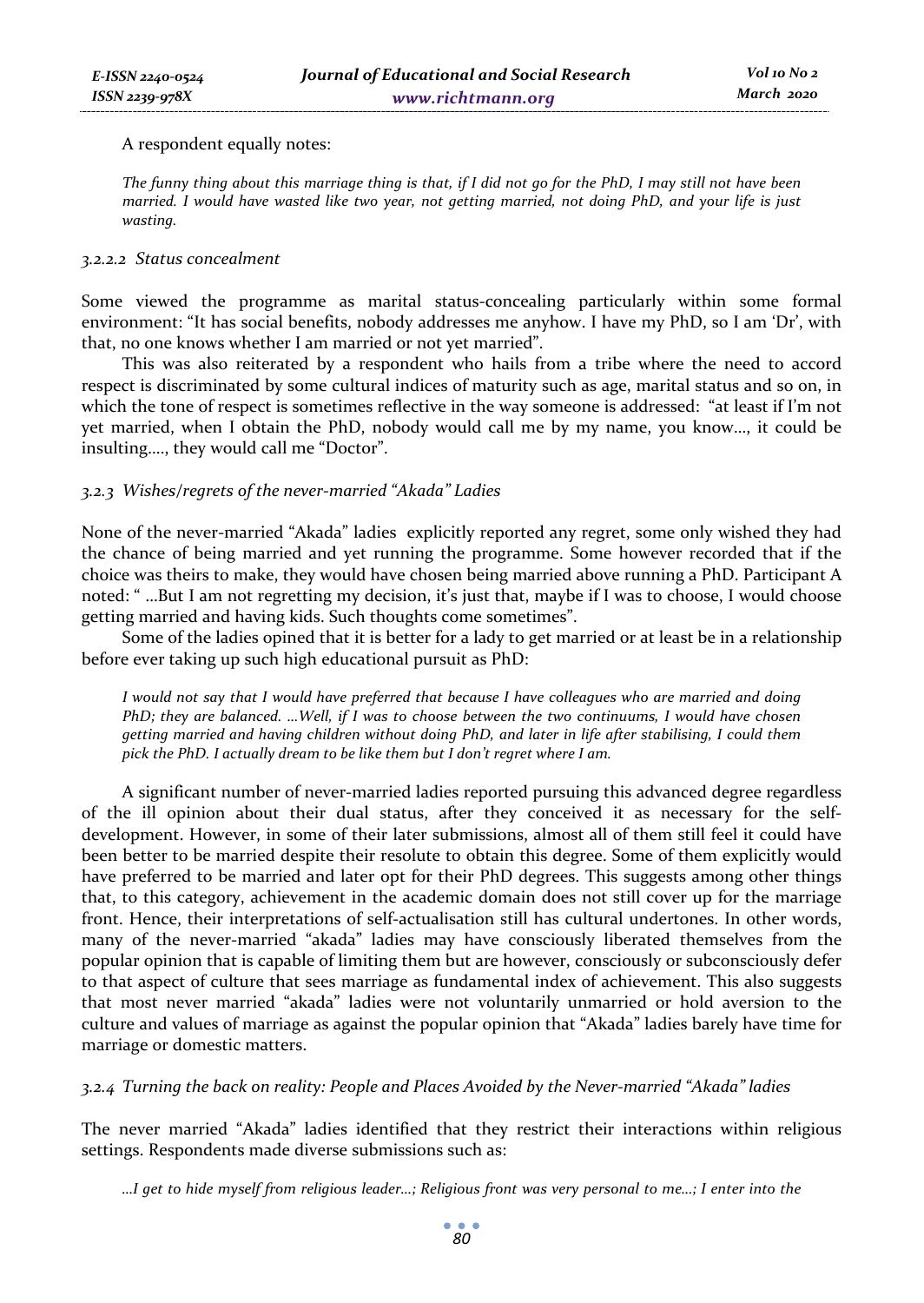*church and go out without much interaction with the people…; in my place of worship, almost every day, they keep on reminding you that you are not married.* 

Another respondent, explained further:

*Even the religious setting, some people look at you as a woman who is not ready for marriage yet, all because you have a Ph.D. Don't be surprised that even in the religious settings, some go behind to 'brothers' and tilt them towards the younger ladies.* 

Some never-married "Akada" ladies also avoid their old friends especially those who are married but not as educated as they are. Participant A stated as part of the reasons, the non-compatibility of values, goals and interest, in most cases, a situation that naturally sets them apart:

*…I avoid my secondary school association, basically because I am not married. That kind of setting, having kids, having husbands is their priority, and with those, it is to them that they have "arrived". Meanwhile you are perceived as ordinary person; your PhD does not matter to them.* 

### **4. Discussion of Findings**

The never-married "Akada" ladies found no connection between women's education and insubordination but rather admitted that such advance educational pursuit only necessarily make one highly pragmatic and analytical and has a liberating effect in a way that furnishes its bearer with requisite knowledge of his/her rights as well as empowers them to maximise same. This is consistent with the views that education is an indispensable tool in empowering women, and dealing with oppressive customs and traditions that oppose women's wellness (Arab, Umar, Waseem, Mohammad, Qausar, 2011; Jebeebboy 1998). According to the scholars, women's education reduces violence against them. The UNDP (1998) equally recognises that a rise in women's level of education results to increased consciousness of their rights, leading to positive changes in their lives (Arab, Umar, Waseem. Mohammad, Qausar, 2011). The respondents submitted that these are the attributes most men naturally guide against in order to maintain their power over the women. Hence, where the possibilities of maintaining such unfettered power appear slim, such women are labelled as "unsuitable" and unwomanly.

The observed antipathy demonstrated by men towards women's advanced education likely spoons prejudices and intolerance, resulting into summary opinion on the "akada" ladies not being considered as marriageable. This supports Baumbusch's (2004) study of single women who though confessed to living satisfying and meaningful lives still suffer social stigma and prejudices that surprisingly exist even in this modern societies. The finding may also reveal the limitedness of the argument that is put forward by earlier study (Furstetenberg, 2015) on how the high expectation of professional ladies or the notion that that this category has less time or opportunity to interact (Yoshida, 2017) are responsible for the difficulty in getting men who meet their requirements. The negative popular opinion about the "Akada" ladies somewhat further reinforces their singlehood, and better explains their protracted singlehood than the rhetoric of never-married "akada" ladies being too busy.

As either a coping or retreating strategy, the never-married "akada" ladies avoided some persons and places where less value is placed on academic achievement. They avoid people who overstretch marriage values to the point of negative stereotyping. This strategy is quite different from some who deal with the pressure by creating a counter argument to the values and beliefs around marriage (De Paulo, 2013). The notion posited in earlier studies (Dingermans &Ingen, 2015: Mana, Sagy, and Srour, 2016) that singles are likely to enjoy the religious company of others considering that religious environments discourages stigmatisation, through the provision of a sense of acceptance and identity lacks support in this study.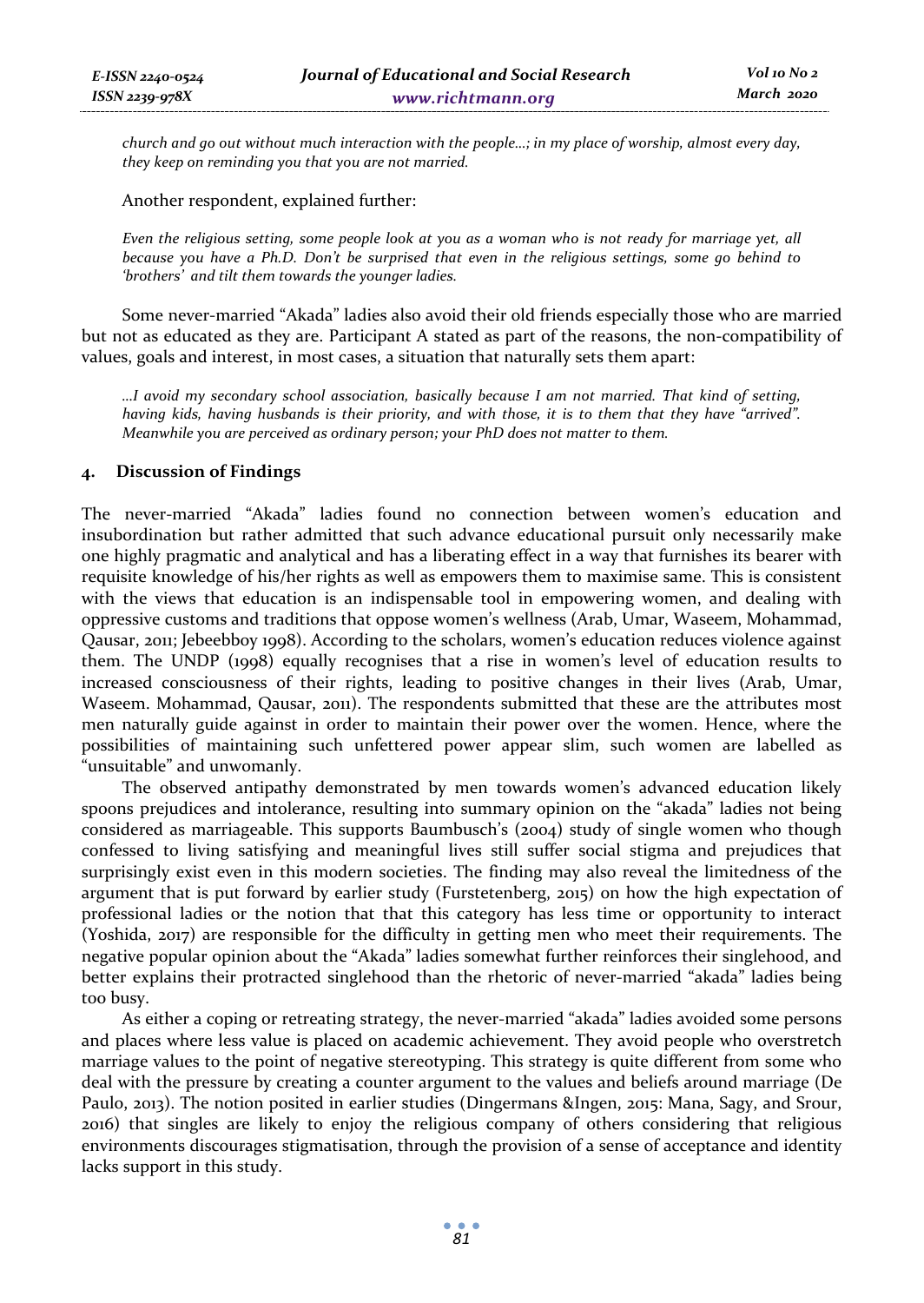### **5. Conclusion**

Generally, all these resonate with the idea that, "the society do a great disservice to the female by raising the girls to cater for the fragile ego of men, by teaching girls to shrink themselves and in a way, the society tells girls they could have ambitions but not too much, we tell them to aim to be successful but not too successful otherwise they would threaten men". The never-married "Akada" ladies who were brave to pursue such height of academic degree may share some characteristics: they consider themselves as better off some of their counterparts who have been shrunk by societal opinion, and discouraged from taking such steps, yet kept waiting for men to marry them. It therefore suggests that most never-married "akada" ladies at the point of making the decision to forge ahead, disregard this limiting culture whose socialisation of her female is focused on men. In order to overcome these concerns, though the society may never be able to deny the stronghold and reality of culture, she (the society) must instead embrace a pro-women advancement culture, a culture that would define women as same in intellectual abilities, with no inherent difference from their male counterparts. This is instructive, based on the reported contribution of women to micro and macro levels of development.

### *5.1 Practical implications*

Never-married ladies who have crossed a culturally-perceived appropriate age for marriage may hold reservations for academic progression or educational advancement. This is in consideration of the illopinion on prolonged singlehood as well as the reported reaction of men to never-married ladies who in addition, pursue advanced educational degree. In effect, this discouragement may translate into a fall in the enrolment of women, especially the never-married, for advanced personal development, hence, their poor representation in high academic positions. Although the never-married women who may be discouraged in taking up such advanced academic degree constitute a small fraction of women population, they are still a significant part. Evidence shows that the development and liberation of any society politically, economically, and socially is rooted in building a sound base of educated women (Haq, 2000).

### *5.2 Social policy implications*

 $\ddot{\phantom{a}}$ 

The reported experiences of the never-married "akada" ladies, projects that of subjugation and repression, and as those occupying a second place, even in this modern society. The experience, which were uniformly reported as displayed by their well-read male colleagues suggests the need to adopt a different form of education. As reported by the never-married, the repression is a product of men's affinity to suppressive traditional culture that aims at keeping the women perpetually under male dominance. Public orientation may be an important tool in ending women's discrimination and its attendant ill-consequences. However, this education must target dispelling myths and cultural ideologies that relegate women, in order to reposition them as having equal place within the society. Across all levels of education, this may be consciously or symbolically presented in arts and culture until such myths totally fade away. Also, in deploying these myths, a catch-them-young approach may be suitable, in which the focus would be on the young.

<sup>&</sup>lt;sup>1</sup> Chimamanda Ngozi Adichie, "We should all be feminists" TEDx Talks, April 12, 2013.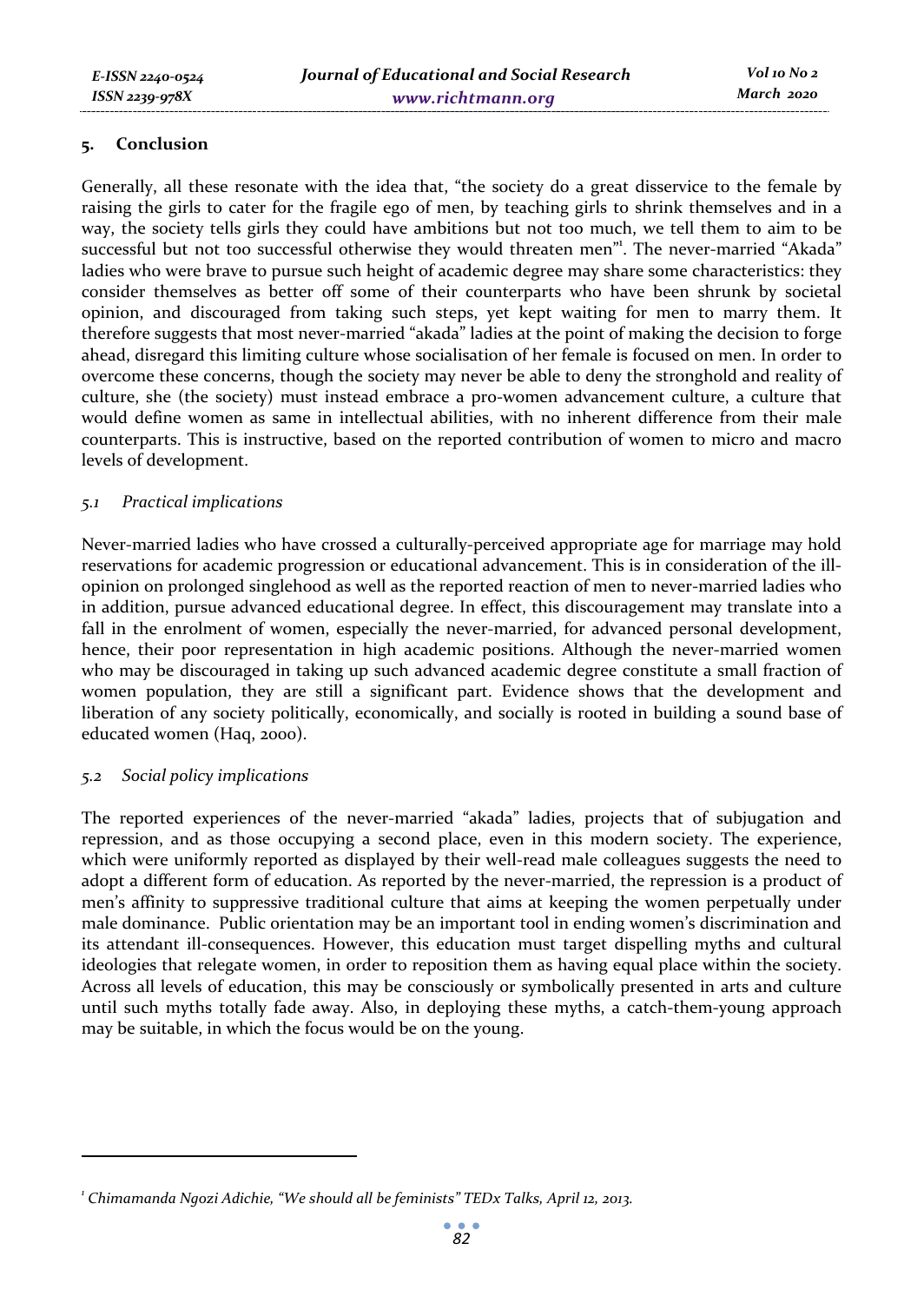#### **References**

- Akiwowo, Akinsola. (1990). Contributions to the sociology of knowledge from an African oral poetry. In *Globalization, Knowledge and Society*: Readings from International Sociology eds. Martin Albrow and Elizabeth Kind. London: Sage Publications/International Sociology Association.
- Arab, N. Umar, D. Waseem, K. Mohammad, H. Qausar, K. (2011). The dormancy of empowerment: An analytical study of various impediments to women's education in Khyber Pakhtunkwhwa Province of Pakististan.
- Asare, M. (1997). *Married woman and education*. Accra Sputnik work.
- Baumbusch, Jeniffer L. (2004). Unclaimed treasures: older women's reflection of lifelong singlehood. *Journal of women and Ageing*. 16, 105-121.
- Becker, G. (1981). *A treatise on the family*. Cambridge, MA: Harvard University Press.
- Becker, J. (2000). Women and University education in Africa. Research work sponsored by Kenya Human Rights Syndicate.
- Byrne A. and Carr, D. 2005. 'Caught in the Cultural Lag: The Stigma of Singlehood'. Psychological Inquiry: *International Journal for the Advancement of Psychological Theory*. Vol. 16: 84-91.
- Depaulo, B.M (2013). Single in a Society preoccupied with couples. R.J. Coplan, J.C Bowker (Eds). The handbook of solitude: psychological perspectives on social isolation, social withdrawal, and being alone. John willey & Sons. 302-316.
- Dingeman, E and Ingen, EV. (2015). Does religion breed trust? A cross-sectional study of religious involvement, religious faith and religious context on social trust. *Journal for the scientific study of religion.* 54(4). 739-755.
- Fong M.S & Amatea, E.S (1992). Stress and single professional women. An exploration of causal factors. *Journal of Mental Health Counselling*. 14 (1), 20-29.
- Frustenberg, F.F. (2015). Will marriage disappear? *Proceedings of the American Philosophical Society,* 158 (3). 241- 246.
- Hallman, K. & Grant, M. (2004). Poverty, Educational Attainment, and Livelihoods: How Well Do Young People Fare in KwaZulu Natal, South Africa? Horizons Research Summary, Washington,D.C.:Population Council. Retrieved from http://www.popcouncil.org/pdfs/horizons/ythkznsum.pdf Lee.
- Hamamura, T. (2012). Are cultures becoming individualistic? A cross-temporal camparism of individualismcollectivism in the United States and Japan. Personality and Psychological Review. 16. 3-24.
- Haq, M. (2000). *Human Development is South Asia: The Gender Question*. Oxford University Press. Karachi Pakistan. p. 105.
- Himawan, K. K. (2017). Modernisation and singlehood in Indonesia: psychological and social impacts. https//doi.org/10.1016/j.kjss.2017.09.008.
- Jejeebhoy, S. J. (1998). Wife-beating in rural India: a husband's right? Evidence from survey data. *Economic and Political Weekly* 23(15): 855-862.
- Kamau, N. A. (2011). Outsiders within: Experiences of Women Academics in Kenya. In Oyeronke Oyewunmi. (ed). *Gendering Epistemologies in Africa; Gendering Traditions, Spaces, Social institution and Identities.* Palgrave Macmillan.
- Khan, R. and Ali, K. (2005). Bargaining over sons and daughters' schooling: Probit analysis of household behaviour in Pakistan. Working Paper 01-05, Department of Economics, Islamia University, Bahawalpur, Pakistan
- Labourne, J. (1996). Closing the gender gap: Women in the accounting profession. *Australian Accountant*. Vol. 66 Iss. 6.
- Latif, A. (2009). A Critical Analysis of School Enrolment and Literacy Rates of Girls and Women in Pakistan. Educational Studies, Vol. 45, Issue 5. Pp.  $424 - 439$
- Lee, T. & Myers, W., (2005). *Modern woman student and family problems*. McMillan Publishing Company: New York.
- Lewis G. & Moon, S (1997). Always singles and single again women: A qualitative study. *Journal of Marital and Family Therapy*. 23 (2), 115-134.
- Mana Sagy and Srour(2016). Sense of Community coherence and inter-religious relations. *Journal of Social Psychology*. 56(5) 469-82.
- Mawusi, P & Manieson, E. (2015). Issues and Challenges confronting married women in Tertiary Institutions. *International Journal of Education, Learning and Development*. Vol.3, No, 9. 19-27.
- Ntoimo, F.C. (2012). Prevalence, Determinants and Consequences of Spinsterhood in Lagos, Nigeria. Unpublished PhD thesis in the Department of Sociology Submitted to the Faculty of the Social Sciences in partial fulfilment of the requirements for the Degree of Doctor of Philosophy.